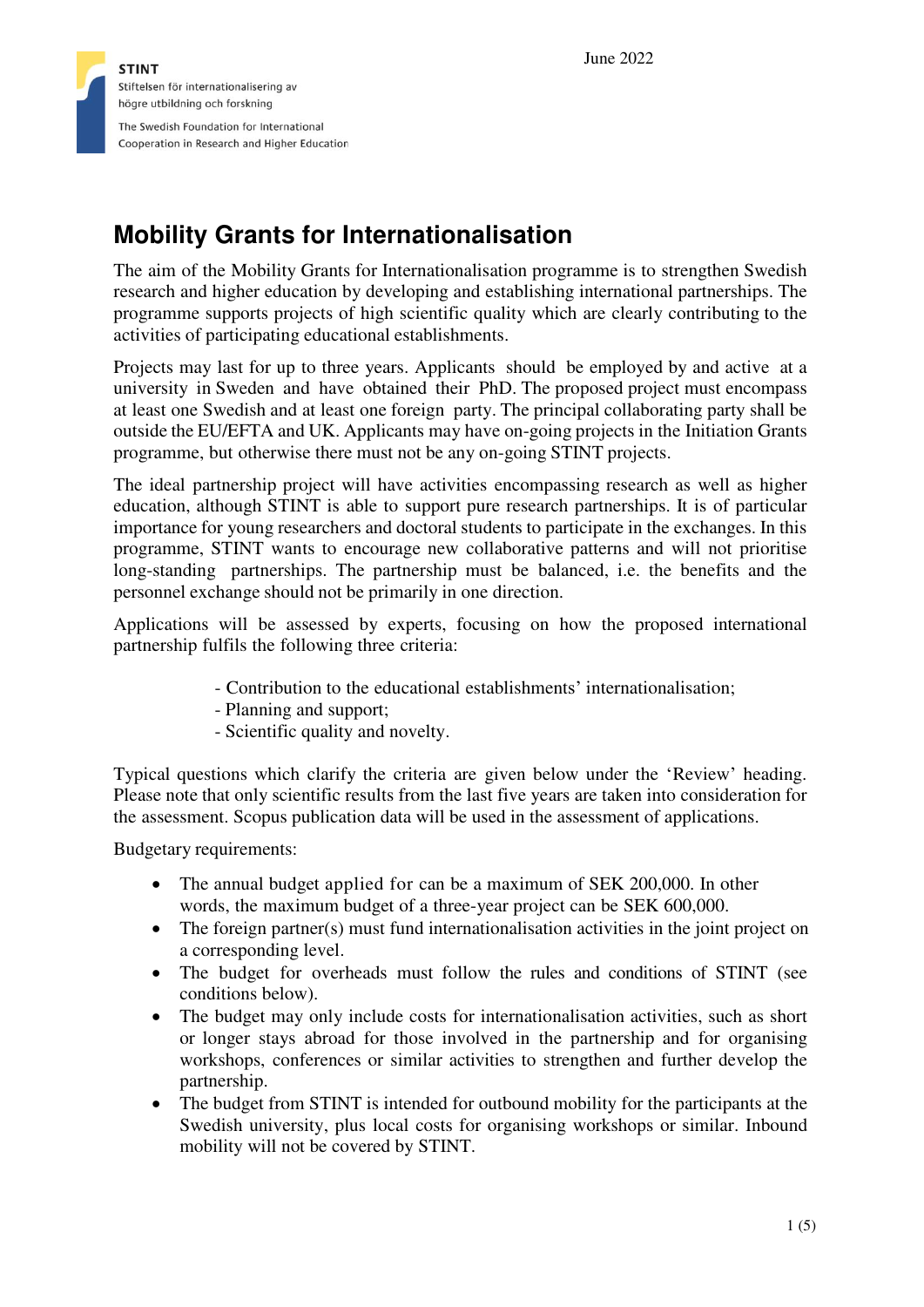

• Renumeration equivalent to salary may only be included for stays abroad up to six months per year for doctoral students and postdoctoral researchers. No other salary costs are allowed.

The norm for ethical aspects shall be according to the country with the highest standard. Considerations with regards to responsible internationalisation, including ethical and environmental dimensions, shall be described in the field provided. It is important that the collaborating parties agree as to the management of any intellectual property rights in connection to the project and its results. Furthermore, the project must be well established with the applicant and partners alike. All collaborating parties must have read and approved the final version of the application.

If you have questions about the programme, please contact Mattias Löwhagen at +46 8 671 19 96 or mattias.lowhagen(at)stint.se

## **Applications**

Applications are submitted through STINT's electronic application system and include the following sections:

Grants manager and partners (CV, max. two pages in PDF-format is required for each key person)

- Project title, abstract (200 words), classification and keywords
- Project description, max five pages in PDF-format (minimum font size 10), describing, as a minimum:
	- Objectives in relation to research and higher education
	- Contribution to and from each project partner
	- Project plan
	- Available resources, including existing funding of the key persons in the project
- Participating persons, stays, events and budget data
- Funds requested or received from other financiers.

All applications are to be submitted to STINT **before 15:00 (CEST) on September 26th , 2022**.

## **Review**

The selection of projects is guided by the criteria below.

Please note that given the focus on new collaborations and the participation of younger researchers, applications that do not meet these criteria are unlikely to be granted.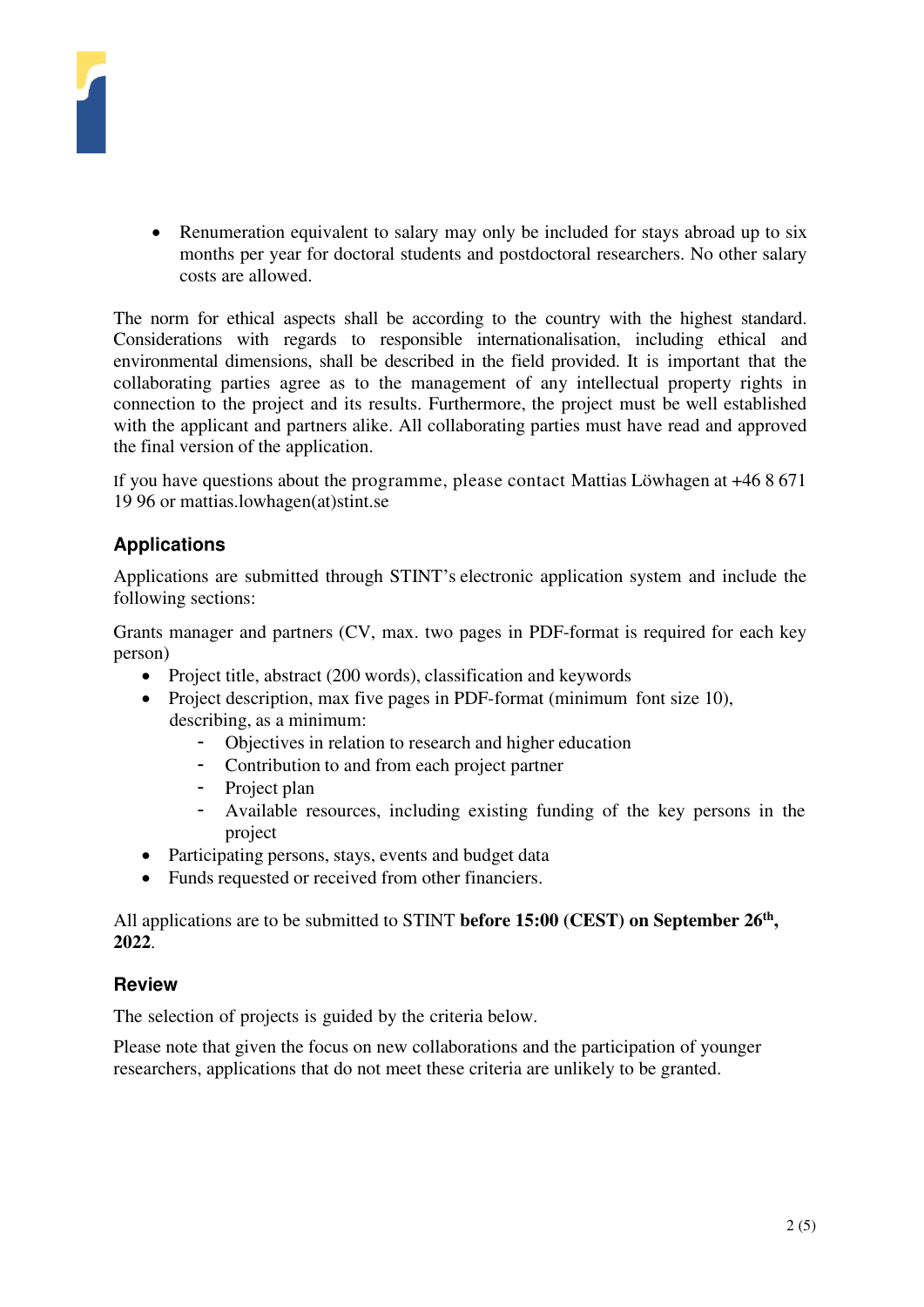

| <b>Criterion</b>                                                                         | <b>Sample questions</b>                                                                                                                                     |
|------------------------------------------------------------------------------------------|-------------------------------------------------------------------------------------------------------------------------------------------------------------|
| Contribution to<br>the higher<br>education<br>institutions'<br>internation-<br>alisation | Why is the partnership necessary?                                                                                                                           |
|                                                                                          | How do the planned activities strengthen on-going research and education?                                                                                   |
|                                                                                          | To what extent are the benefits of the project balanced mutually?                                                                                           |
|                                                                                          | How will the project lead to new and broader international partnerships whose<br>success or failure is not dependent on a small number of dedicated people? |
|                                                                                          | How is the project linked to any internationalisation strategies on the part of the<br>institutions?                                                        |
|                                                                                          | How will the partnership develop after the period of STINT's funding and what<br>are the expected long-term outcomes?                                       |
| Project planning<br>and quality                                                          | Is the project plan clear, specific, cost-efficient and realistic (availability of<br>resources)?                                                           |
|                                                                                          | Is the project design cost efficient with a minimized negative impact on the<br>environment?                                                                |
|                                                                                          | Is the proposed project ethically sound?                                                                                                                    |
|                                                                                          | Is the project funding balanced with similar investments from Swedish and<br>foreign parties?                                                               |
|                                                                                          | Are the proposed activities balanced with equal involvement on both sides?                                                                                  |
|                                                                                          | To what extent and in what way are key people involved in the project?                                                                                      |
|                                                                                          | To what extent does the project offer opportunities for Postdocs, PhD and/or<br>Master students to carry out research abroad?                               |
|                                                                                          | What experiences are there of any previous STINT projects?                                                                                                  |
| Scientific quality<br>and novelty                                                        | In what way does the international partnership help raise the project's scientific<br>value?                                                                |
|                                                                                          | How do the competences and resources of the respective parties relate to<br>each other?                                                                     |
|                                                                                          | What is the level of the project's scientific quality and potential?                                                                                        |
|                                                                                          | How does the project contribute to new knowledge and new<br>solutions/innovations respectively?                                                             |
|                                                                                          | What scientific results have the project leader and other key personnel had in<br>the last five years?                                                      |

## **Conditions - checklist**

- $\Box$ The applicant is employed by and active at a university or college in Sweden and has a PhD.
- $\Box$ The applicant has no on-going STINT-funded project with a longer duration than one year.
- $\Box$ The principal collaborating party is outside the EU/EFTA area and the United Kingdom. \*
- The proposed project starts no later than November in the year after the call closes and has a  $\Box$ planned duration of no more than three years.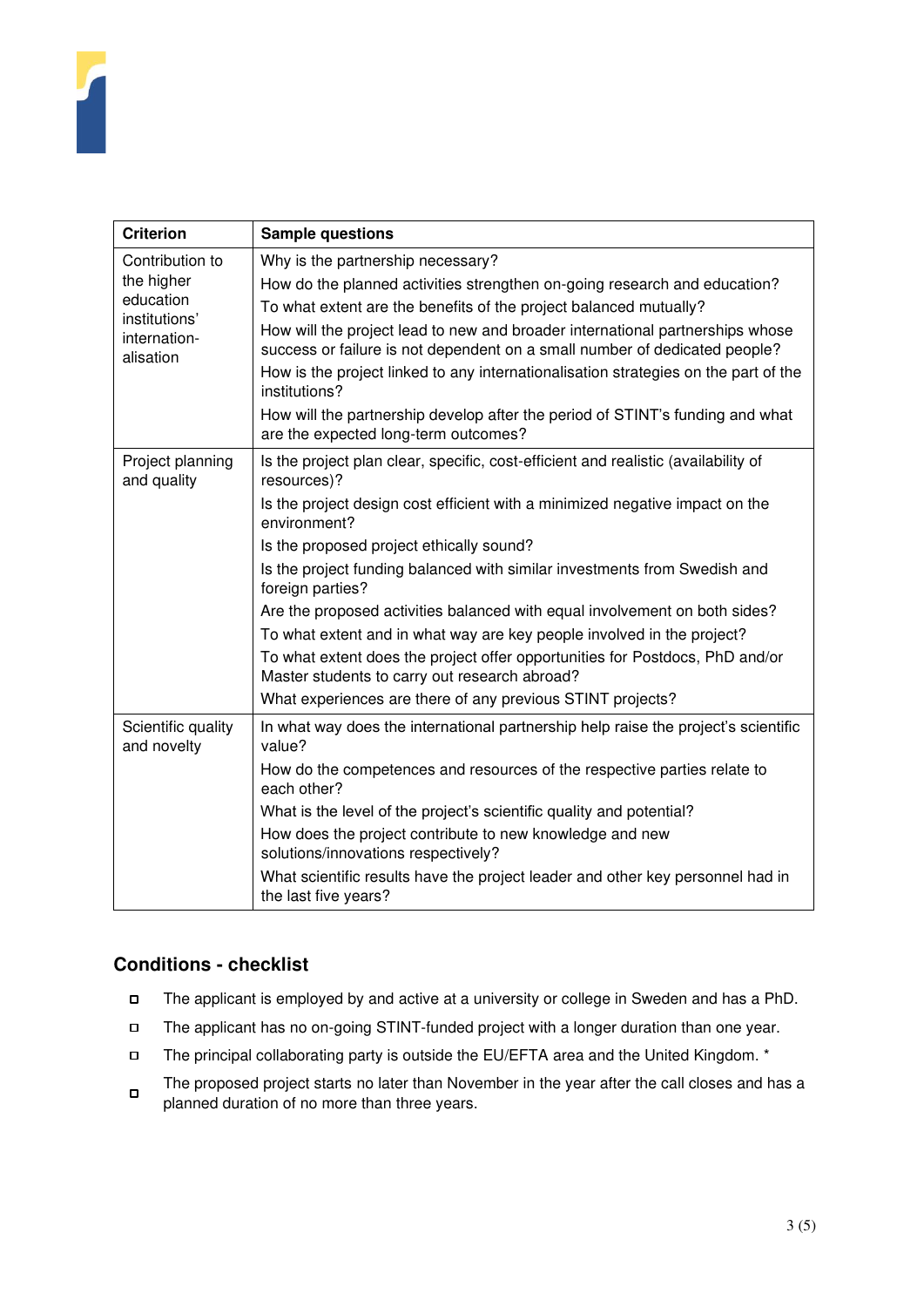

The budget relates only to costs for internationalisation activities, such as short or longer stays  $\Box$ abroad for those involved in the partnership and for organising workshops, conferences or similar to strengthen and further develop the partnership.

The budget does not incorporate salary costs (however remuneration equivalent to a salary is  $\Box$ permitted for doctoral students and postdocs for up to six months' stay abroad).

The budget does not include any other overhead costs than the maximum according to the calculation basis of SEK 100,000 per year and full-time equivalent for doctoral students' and postdocs' stays abroad (if covered by salary through the STINT grant, see previous item in

- $\Box$ the checklist). Shorter periods and part-time commitments decrease the cost accordingly. E.g. for a one-month overseas visit by a PhD. student where salary costs are fully reimbursed (100%) the maximum allowed overhead would be as follows: SEK 100,000 \* 1,0 / 12 months = 8,333
- The final version of the application has been read and approved by all parties involved.  $\Box$
- Considerations with regards to responsible internationalization, including ethical and  $\Box$ environmental dimensions, are addressed in the project description as per the instructions in the call text.

The applicants agree to cooperate in accordance with the principles of academic freedom and good research practice. Methods, data and results will be openly accounted for. The proposed  $\Box$ project has been approved by relevant entities at the participating organisations.

\* For applications concerning collaboration with Belarus, Iran, North Korea or Russia, a support letter from the vice-chancellor at the Swedish university is required.

## **Timetable**

| 2022                  |                                               |
|-----------------------|-----------------------------------------------|
| June                  | Application system opens                      |
| Sep $26th 15:00$ CEST | Deadline for applications                     |
| 2023                  |                                               |
| February              | Decisions communicated by STINT               |
| October 31st          | Deadline for verifying co-funding (see below) |

## **Reporting**

Grants are normally paid in May-August every year, provided that contract/reports have been received and approved beforehand.

A signed document stating the co-funding from the foreign party/parties is required before STINT will issue a contract. Such a document must be submitted to STINT before November of 2023.

All project reports are submitted electronically through the STINT application portal